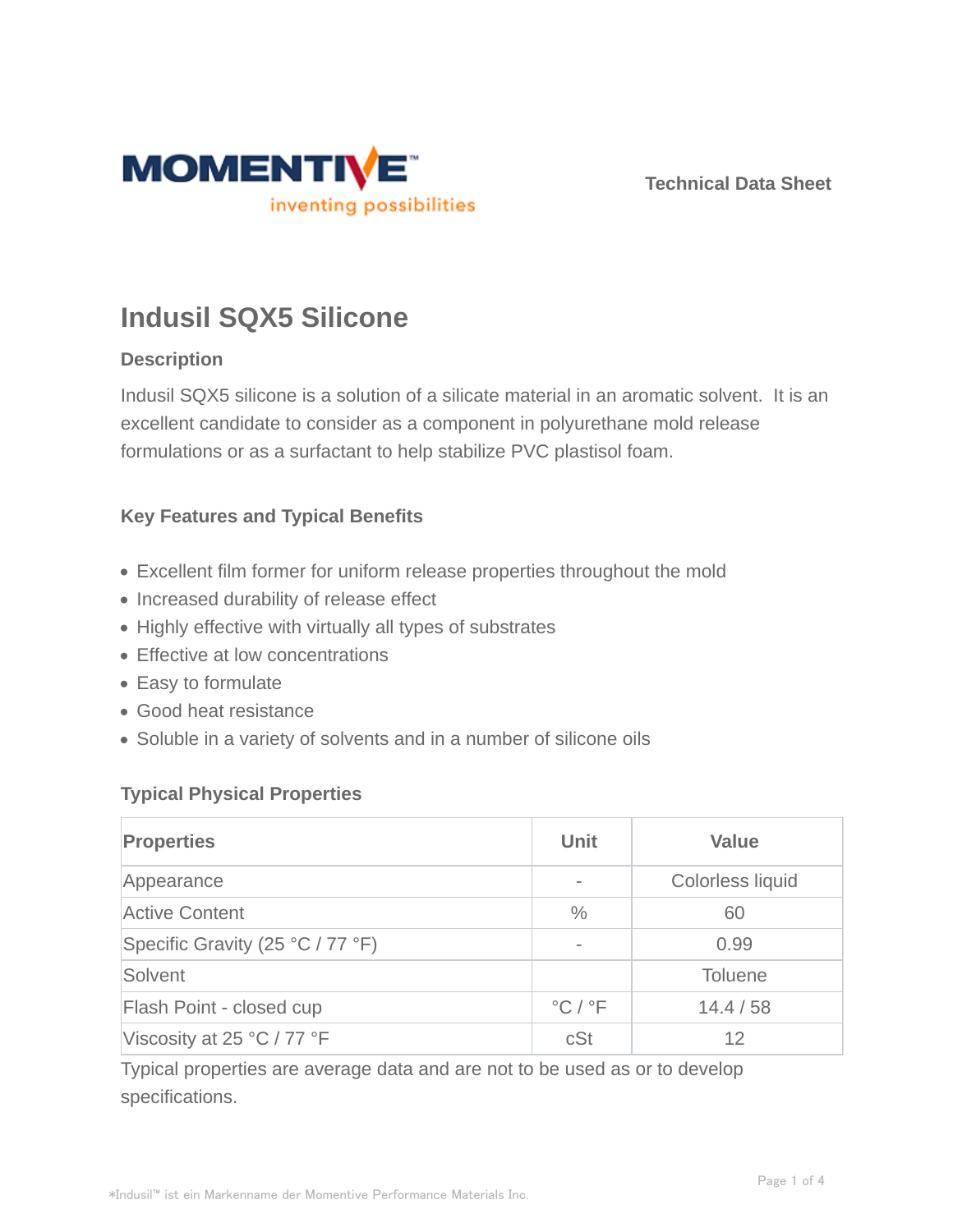# **Potential Applications**

- Component of polyurethane mold release formulations
- Component in release formulations for virtually all types of substrates, especially those that need good film formation such as tires and bladders, and metal dies such as aluminum die casting and others.
- Component of PVC plastisol foaming formulations

## **General Considerations for Use**

Typical concentrations of Indusil SQX5 silicone in the final formulation range from 2 to 10% depending on the effect to be achieved.

Indusil SQX5 silicone is soluble in aliphatic and aromatic solvents and in polydimethylsiloxanes. It is not soluble in water, in certain mineral oils or in certain organic waxes.

It is best first diluted in an appropriate solvent to the desired concentration and then formulated into the finished release formulation.

The ability of Indusil SQX5 silicone to stabilize plastisol foams is related to its solubility in the plasticizer. Therefore the interaction between Indusil SQX5 silicone and the plasticizer should be tested at different concentrations to etermine the levels required to achieve the desired effect.

#### **Patent Status**

Nothing contained herein shall be construed to imply the nonexistence of any relevant patents or to constitute the permission, inducement or recommendation to practice any invention covered by any patent, without authority from the owner of the patent.

## **Product Safety, Handling and Storage**

Customers should review the latest Safety Data Sheet (SDS) and label for product safety information, safe handling instructions, personal protective equipment if necessary, emergency service contact information, and any special storage conditions required for safety. Momentive Performance Materials (MPM) maintains an around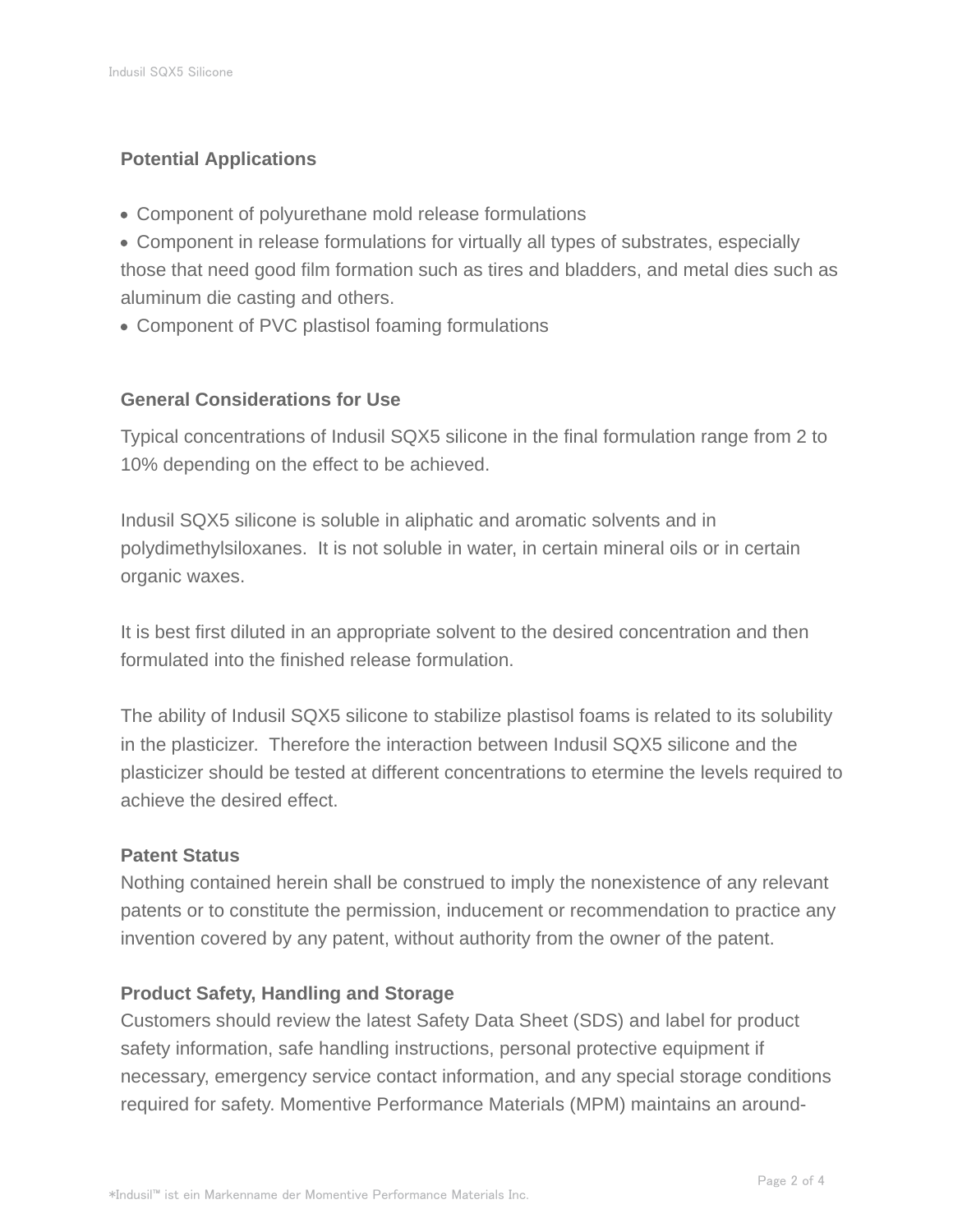the-clock emergency service for its products. SDS are available at www.momentive.com or, upon request, from any MPM representative. For product storage and handling procedures to maintain the product quality within our stated specifications, please review Certificates of Analysis, which are available in the Order Center. Use of other materials in conjunction with MPM products (for example, primers) may require additional precautions. Please review and follow the safety information provided by the manufacturer of such other materials.

### **Limitations**

Customers must evaluate Momentive Performance Materials products and make their own determination as to fitness of use in their particular applications.

#### **Contact Information**

Email commercial.services@momentive.com

## **Telephone**

| <b>Americas</b>      | <b>Latin America</b> | <b>EMEAI- Europe, Middle</b><br>East, Africa & India | <b>ASIA PACIFIC</b> |
|----------------------|----------------------|------------------------------------------------------|---------------------|
| +1 800 295 2392      | <b>Brazil</b>        | <b>Europe</b>                                        | <b>China</b>        |
| Toll free*           | +55 11 4534 9650     | +390510924300                                        | 800 820 0202        |
| +704 805 6946        | <b>Direct Number</b> | Direct number                                        | Toll free           |
| <b>Direct Number</b> |                      |                                                      | +86 21 3860 4892    |
|                      |                      |                                                      | Direct number       |
| *All American        | <b>Mexico</b>        | India, Middle East &                                 | Japan               |
| countries            | +52 55 2169 7670     | <b>Africa</b>                                        | +81 3 5544 3111     |
|                      | <b>Direct Number</b> | + 91 44 71212207                                     | Direct number       |
|                      |                      | Direct number*                                       |                     |
|                      |                      | *All Middle Eastern                                  | <b>Korea</b>        |
|                      |                      | countries, Africa, India,                            | +82 2 6201 4600     |

For literature and technical assistance, visit our website at: www.momentive.com